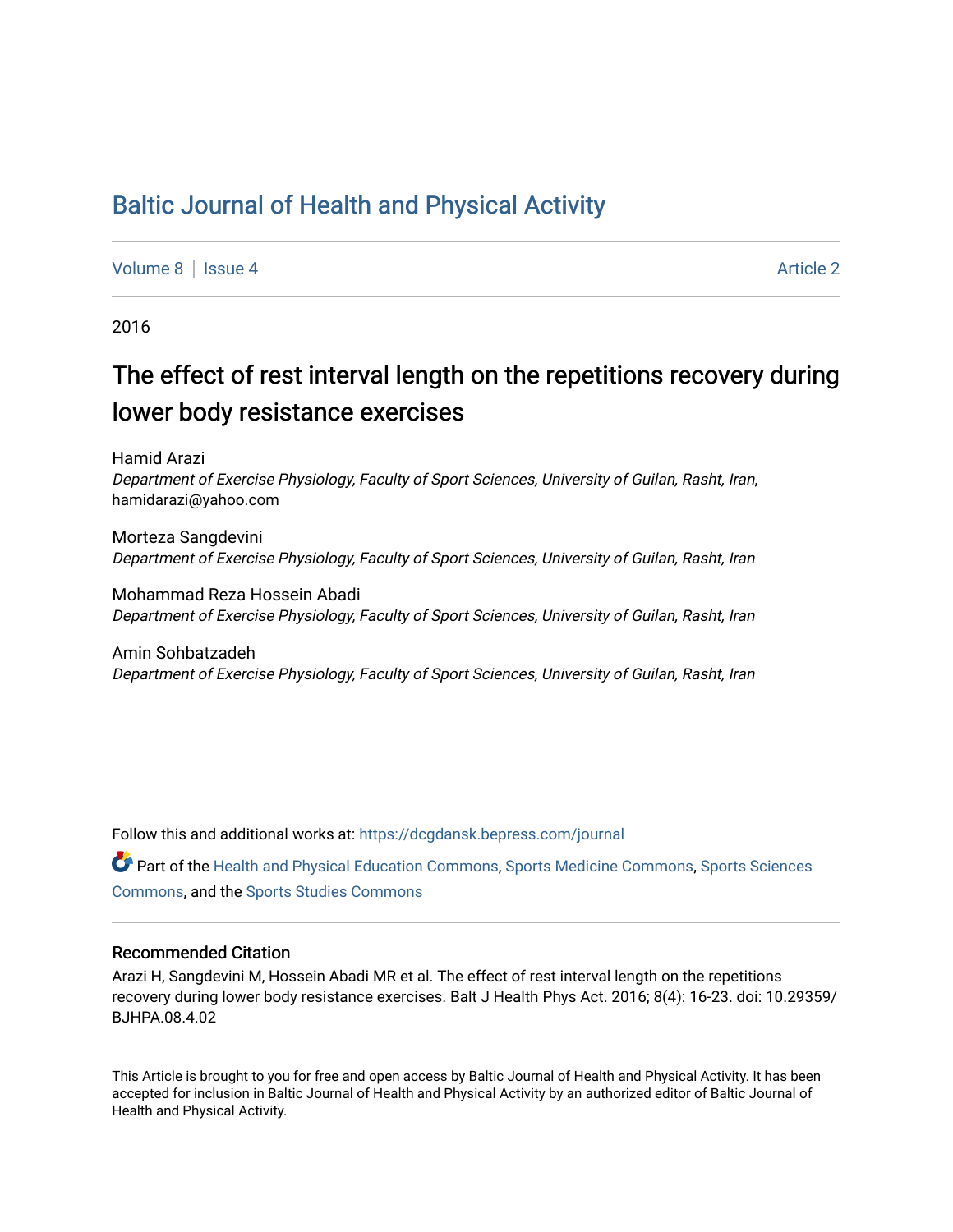**Authors' Contribution:**

**A** Study Design

- **B** Data Collection
- **C** Statistical Analysis
- **D** Data Interpretation **E** Manuscript Preparation
- **F** Literature Search
- **G** Funds Collection

## **The effect of rest interval length on the repetitions recovery during lower body resistance exercises**

#### **Hamid Arazi1 ACDEG, Morteza Sangdevini2 BCEG, Mohammad Reza Hossein Abadi3 BFG, Amin Sohbatzadeh1 EFG**

- <sup>1</sup> Department of Exercise Physiology, Faculty of Sport Sciences, University of Guilan, Rasht, Iran
- 2 Department of Physical Education and Sport Sciences, University of Golestan, Gorgan, Iran
- 3 Department of Physical Education and Sport Sciences, Islamic Azad University Branch of Kalale, Kalale, Iran

| abstract                     |                                                                                                                                                                                                                                                                                                                                                                                                                                                                                                                                                                                                                                                                                                                                                                                                      |  |  |  |  |
|------------------------------|------------------------------------------------------------------------------------------------------------------------------------------------------------------------------------------------------------------------------------------------------------------------------------------------------------------------------------------------------------------------------------------------------------------------------------------------------------------------------------------------------------------------------------------------------------------------------------------------------------------------------------------------------------------------------------------------------------------------------------------------------------------------------------------------------|--|--|--|--|
| <b>Background</b>            | The purpose of the current study was to compare the effect of two different rest intervals<br>on the number of repetitions performed in lower body resistance exercises in consecutive<br>sets.                                                                                                                                                                                                                                                                                                                                                                                                                                                                                                                                                                                                      |  |  |  |  |
| <b>Material/Methods</b>      | 12 trained men (age 22.85 ±1.7 yrs; height 175.63 ±4.6 cm; weight 75.54 ±4.8 kg)<br>volunteered to participate in the study. The subjects completed two experimental sessions<br>that consisted of 6 lower body exercises for 3 sets with 8RM (repetition maximum) load.<br>The two experimental sessions differed only in the length of the rest interval between the<br>sets and exercises: one session with 1-minute and the other sessions with a 3-minute rest<br>interval.                                                                                                                                                                                                                                                                                                                     |  |  |  |  |
| <b>Results</b>               | Results demonstrated that in the case of the 1-minute rest interval, repetitions in four of<br>six exercises were reduced in the second set compared to the first one, and two of the six<br>exercises in the third set compared to the second one, and all of the exercises in the third<br>set compared to the first one ( $p < 0.05$ ). However, for the 3-minute rest interval, one of the<br>six exercises were reduced in the second set compared to the first one, and for the third<br>set compared to the second one, and five of the six exercises for the third set compared<br>to the first one ( $p < 0.05$ ). For all exercises, the total number of repetitions in the 1-minute<br>rest interval was significantly lower than 3-minute rest interval ( $p < 0.05$ ).                  |  |  |  |  |
| <b>Conclusions</b>           | In resistance training comprising all lower body exercises, 1-minute rest periods resulted<br>in decreasing the total number of repetitions compared to 3-minutes periods between sets<br>and exercises.                                                                                                                                                                                                                                                                                                                                                                                                                                                                                                                                                                                             |  |  |  |  |
| Key words                    | Strength training, recovery, performance, training volume                                                                                                                                                                                                                                                                                                                                                                                                                                                                                                                                                                                                                                                                                                                                            |  |  |  |  |
|                              |                                                                                                                                                                                                                                                                                                                                                                                                                                                                                                                                                                                                                                                                                                                                                                                                      |  |  |  |  |
| article details              |                                                                                                                                                                                                                                                                                                                                                                                                                                                                                                                                                                                                                                                                                                                                                                                                      |  |  |  |  |
| <b>Article statistics</b>    | Word count: 2,840; Tables: 1; Figures: 1; References: 25                                                                                                                                                                                                                                                                                                                                                                                                                                                                                                                                                                                                                                                                                                                                             |  |  |  |  |
|                              | Received: August 2015; Accepted: Sepember 2016; Published: December 2016                                                                                                                                                                                                                                                                                                                                                                                                                                                                                                                                                                                                                                                                                                                             |  |  |  |  |
| <b>Full-text PDF:</b>        | http://www.balticsportscience.com                                                                                                                                                                                                                                                                                                                                                                                                                                                                                                                                                                                                                                                                                                                                                                    |  |  |  |  |
| Copyright                    | © Gdansk University of Physical Education and Sport, Poland                                                                                                                                                                                                                                                                                                                                                                                                                                                                                                                                                                                                                                                                                                                                          |  |  |  |  |
| Indexation:                  | AGRO, Celdes, CNKI Scholar (China National Knowledge Infrastructure), CNPIEC, De Gruyter - IBR (International<br>Bibliography of Reviews of Scholarly Literature in the Humanities and Social Sciences), De Gruyter - IBZ<br>(International Bibliography of Periodical Literature in the Humanities and Social Sciences), DOAJ, EBSCO - Central<br>& Eastern European Academic Source, EBSCO - SPORTDiscus, EBSCO Discovery Service, Google Scholar, Index<br>Copernicus, J-Gate, Naviga (Softweco, Primo Central (ExLibris), ProQuest - Family Health, ProQuest - Health &<br>Medical Complete, ProQuest - Illustrata: Health Sciences, ProQuest - Nursing & Allied Health Source, Summon<br>(Serials Solutions/ProQuest, TDOne (TDNet), Ulrich's Periodicals Directory/ulrichsweb, WorldCat (OCLC) |  |  |  |  |
| <b>Funding:</b>              | This research received no specific grant from any funding agency in the public, commercial, or not-for-profit<br>sectors.                                                                                                                                                                                                                                                                                                                                                                                                                                                                                                                                                                                                                                                                            |  |  |  |  |
| <b>Conflict of interest:</b> | Authors have declared that no competing interest exists.                                                                                                                                                                                                                                                                                                                                                                                                                                                                                                                                                                                                                                                                                                                                             |  |  |  |  |
| <b>Corresponding author:</b> | Hamid Arazi (Ph.D.) Department of Exercise Physiology, Faculty of Sport Sciences, University of Guilan,                                                                                                                                                                                                                                                                                                                                                                                                                                                                                                                                                                                                                                                                                              |  |  |  |  |
|                              | P.O.Box: 1438-Rasht-Iran; tel: +98 911-1399207; fax: +98 13-33690675; e-mail: hamidarazi@yahoo.com                                                                                                                                                                                                                                                                                                                                                                                                                                                                                                                                                                                                                                                                                                   |  |  |  |  |
| <b>Open Access License:</b>  | This is an open access article distributed under the terms of the Creative Commons Attribution-Non-commercial<br>4.0 International (http://creativecommons.org/licenses/by-nc/4.0/), which permits use, distribution, and<br>reproduction in any medium, provided the original work is properly cited, the use is non-commercial and is<br>otherwise in compliance with the license.                                                                                                                                                                                                                                                                                                                                                                                                                 |  |  |  |  |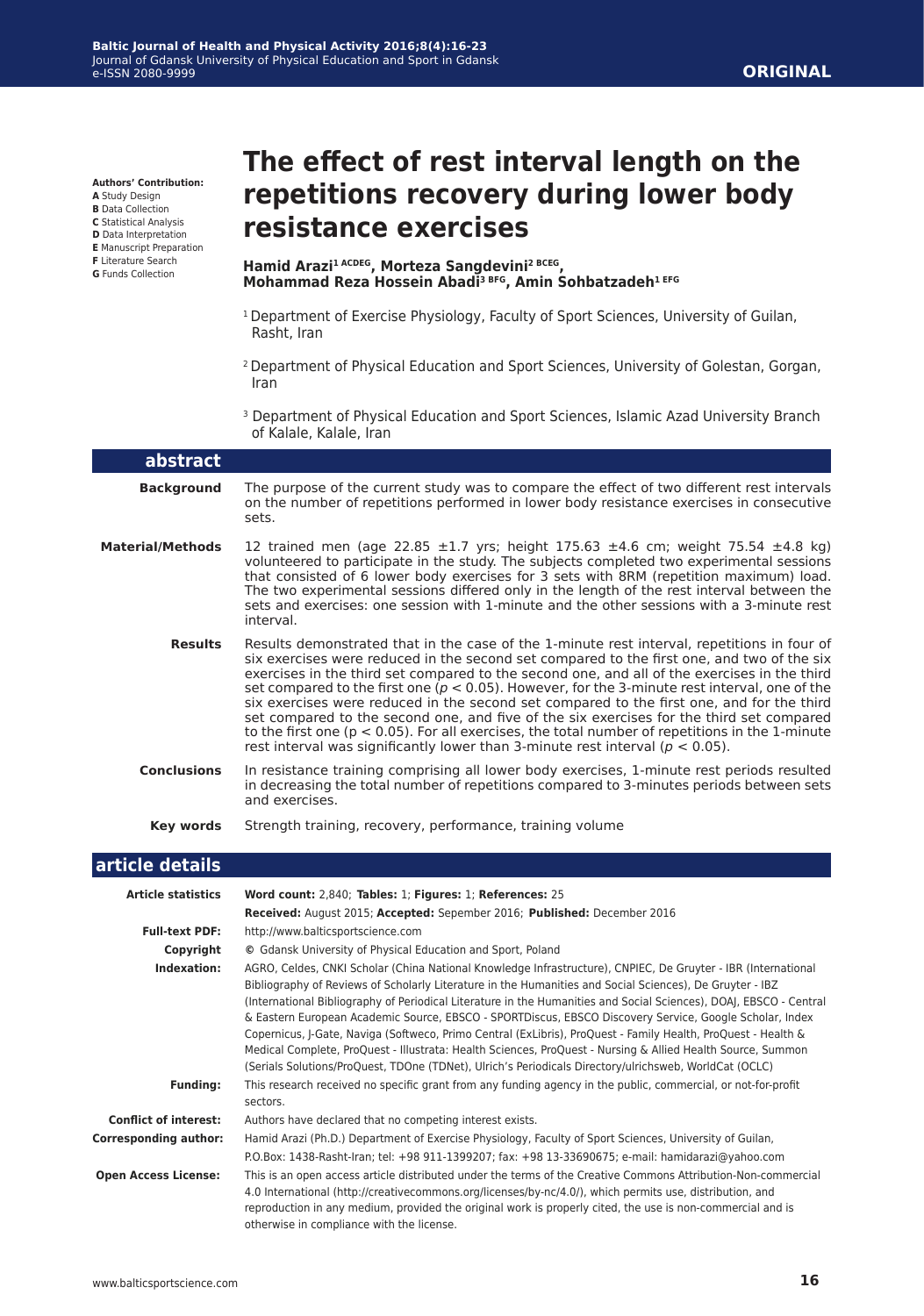## **introduction**

Resistance training can increase muscular strength, hypertrophy, power and endurance. The main variables in a resistance training program include training intensity, or load, frequency and intermittent training repetitions, sequences of movements, the relationship period between a set and movements, the contraction type and its velocity [1]. Manipulating in each of these variables is identified according to the training program aim and an athlete's needs. Theoretically, making a mistake in a variation of each of these variables can cause overtraining; therefore, any change in variables should be done carefully. The amount of rest between sets is one of the main variables in a resistance training program, which can be effective in metabolic [2], hormonal [3, 4, 5, 6], and cardiovascular responses [1], and also performance and performing subsequent sets [5, 7, 8, 9, 10, 11, 12]. Previous studies which investigated the effects of various resting intervals on the training volume in isolated movements (squat or chest press) indicated that the relaxation level between sets has an important effect on the total volume performed training during one training session [7, 10, 12, 13, 14, 15, 16, 17, 18].

For example, Saberi et al. investigated the effects of three rest intervals of 90, 150, 240 seconds on sustainability in chest press repetitions in subsequent sets [13]. Their results show that in each of the three rest intervals, the number of repetitions decreased significantly. Furthermore, the ability to keep repetitions in 240 second rest intervals was greater than at 90, 150 second rest intervals. In comparison to 90 s rest intervals, in the 150 s period, the ability to keep repetitions was greater [13]. However, the limitation in Saberi et al. study and other similar studies is that the effects of rest intervals on performed repetitions in only one movement were considered (chest press or squat).Previous studies that have examined rest interval lengths between sets for single exercises demonstrated significant differences in repetition performance and the completed exercise volume. Also Miranda et al. [19] reported that rest intervals between sets and exercises directly affected the total volume of a training session for upper body exercises. On the other hand, since Willardson et al. [17, 18] indicated that there was a difference between the movement of the upper body part (chest press) and the lower body part (squat) with regard to the time of the rest period between sets; it is possible that performance would be negatively affected with a shorter rest interval condition, and in the exercises performed late in a training session irrespective of the rest interval and the need to possibly include longer rest intervals between sets at the end of a workout.

Until now, few studies have investigated the effect of various rest intervals on the performed repetitions numbers during a resistance training session which is composed of several movements [8, 19, 20]. Miranda et al. [19, 20] after examining the effects of various rest intervals in the performed numbers of repetitions in the upper part of the body reported that the relationship between periods of intervals and movement had a direct effect on the total training volume during one resistance training session on the upper part of the body. Their results indicated that one-minute rest between sets causes a decrease in the total training volume and performed repetitions in the next sets in each movement compared to three-minute relaxation, and this decrease in repetitions at the end of the sessions was greater.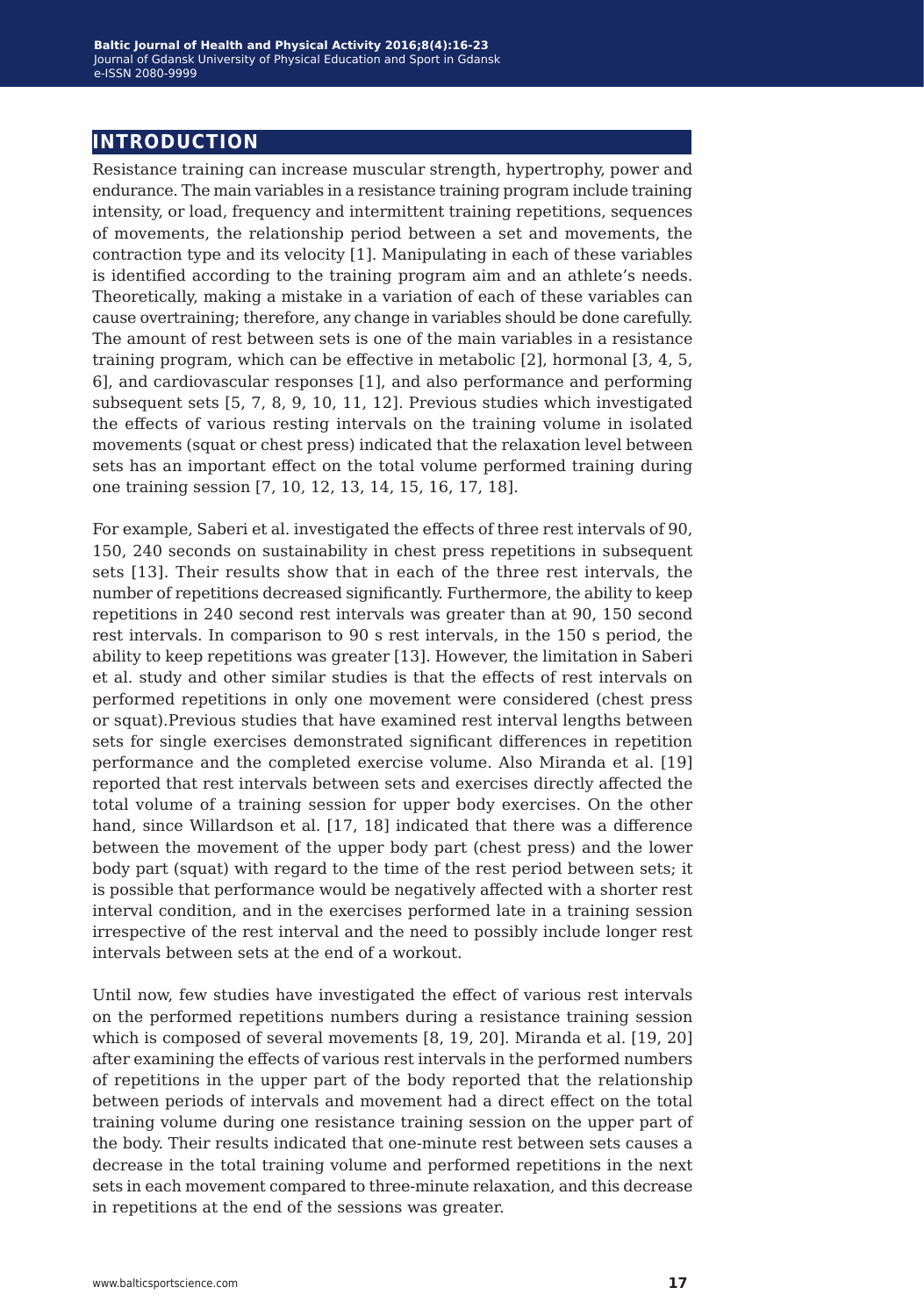On the other hand, Willardson et al. indicated that there was a difference between the upper part of the body movement (chest press) and the lower part of the body (squat) as regards the time of rest period between sets [17, 18]. Previous studies that examined rest interval lengths between sets for single exercises demonstrated significant differences in repetition performance and the completed exercise volume. However, results from current studies do not permit inferences regarding necessary rest intervals between sets and exercises for the sustainability of the number of repetitions in course of the sets in different exercises performed in the same training session. We hypothesized that performance would be negatively affected by a shorter rest interval and in exercises performed late in a training session, irrespective of the rest interval and the need to possibly include longer rest intervals between sets at the end of the workout. The limitation of previous studies was the examination of single exercises, whereas the proposed typical resistance sessions consist of multiple exercises for the same muscle groups. Thus, there is a great need for further research to compare the volume completed over an entire resistance exercise session with different rest intervals between sets. Two previously conducted experiments on the influence of rest intervals between sets on the number of repetitions during the upper body resistance exercise have also reported that rest intervals between sets and exercises directly affect the total volume of a training session for the upper body exercises [19, 20]. The results indicated that one-minute rest between sets leads to a reduction in the total training volume and in completion of the number of repetitions in subsequent sets compared to three-minute rest intervals. However, prior research demonstrated greater fatigue resistance to lower-body exercises vs. upper-body exercises [18]. Thus, it is necessary to investigate the effect of rest interval on the number of performed repetitions during a resistance training session which comprises the lower part of the body. Therefore, the present study has investigated one- and three-minute resting on the number of repetitions of six lower part of body movements in well-trained individuals.

## **material and methods**

The present study method is semi-experimental. 12 trained male volunteers participated in this study. They had experience in resistance training of at least two years with a mean frequency of three 90-minute sessions per week. Their mean age, height and weight were  $22.85 \pm 1.17$  yrs,  $175.63 \pm 4.6$  cm and  $75.54 \pm 4.8$  kg, respectively.

#### **protocol**

After completing medical questionnaires and consent forms, the subjects took part in 3 separate sessions with an interval of 48 hours during similar hours of the day (to minimize effects of different times). On the first day, 8 repetitions maximum (8RM) was identified for all movements according to the study method by Miranda et al. [8]. On the second and the third days, participants randomly performed training sessions with two different rest intervals (1 and 3 min). Following the 8-RM assessment, the subjects completed two experimental resistance exercise sessions with either one or three minutes rest between sets and exercises in a randomized crossover design. The training sessions included 6 lower part of body movements which were performed in the same sequence. (1 – squat, 2 – leg press, 3 – leg extension, 4 – leg curl, 5 – standing calf raise, 6 – seated calf raise). The only difference between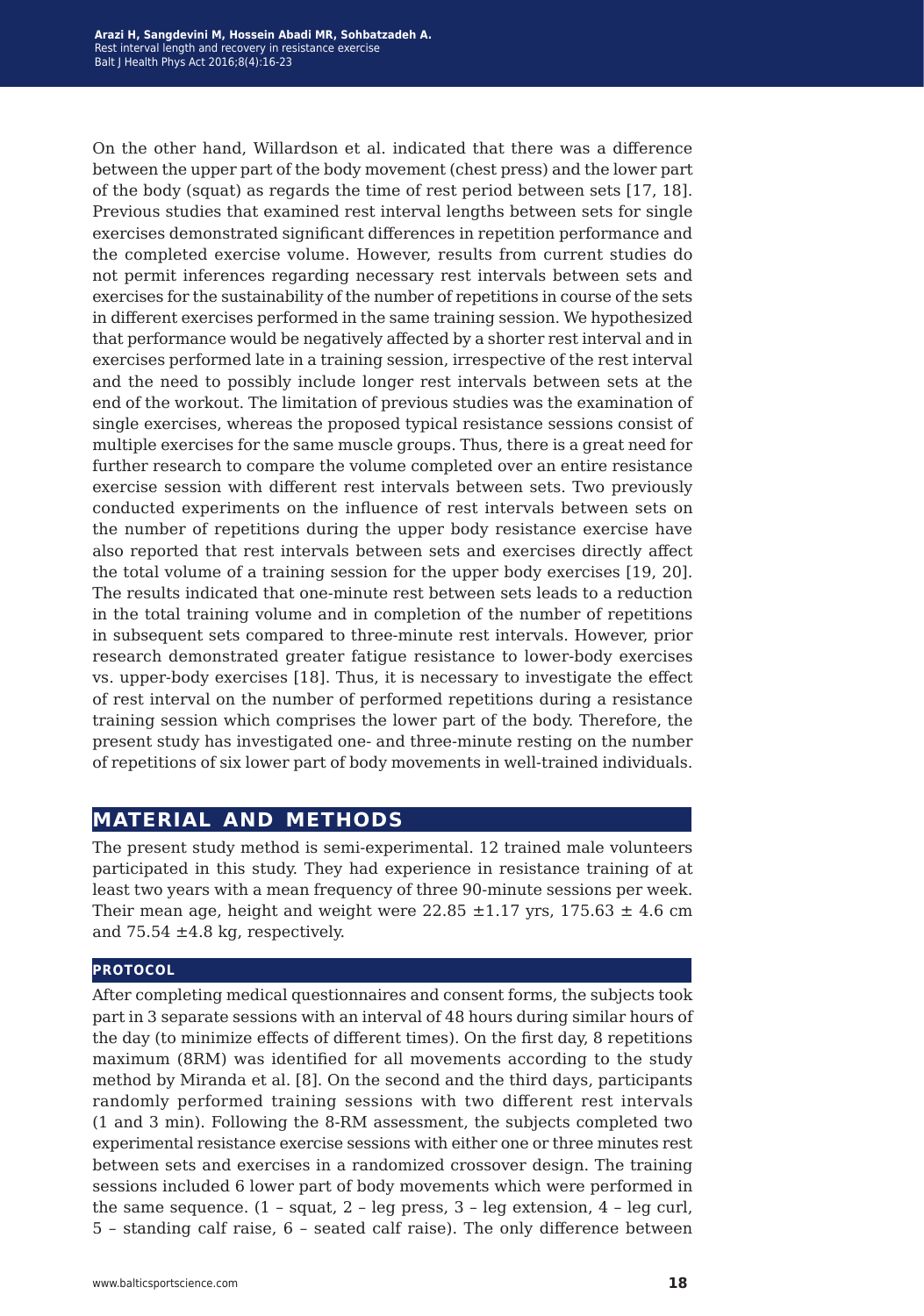two training sessions was the rest period between sets and movements. All movements were performed in 3 sets until exhaustion, whose intensity was equal to 8 maximum repetitions. No pause was allowed between the eccentric and concentric phase of repetitions. The subjects were asked to perform repetitions as well as possible with voluntary velocity. At the beginning of each training session, first participants performed 2 sets of movements (squat) with 12 repetitions whose intensity was 40% 8RM. There was 2-min resting between sets for warm-up. During 2 training sessions with 1 and 3-min resting, the number of performed repetitions in each set and for each movement was recorded.

### **statistical analysis**

For each exercise, ANOVA with repeated measures was conducted to compare the number of repetitions in the first and the third set in each resting interval, and when the difference presented was significant, the Tukey's post hoc test was applied for multiple comparisons. The paired student's t-test was used to verify differences in the total number of repetitions for the same exercise between the 1-min and 3-min rest intervals. All statistical analyses were performed using SPSS v.18 (SPSS, Chicago, IL). The significance level was set at  $p \leq 0.05$ 

## **results**

| Repetitions (mean $\pm$ standard deviation) |               |                            |                     |                 |                    |  |
|---------------------------------------------|---------------|----------------------------|---------------------|-----------------|--------------------|--|
| Exercise                                    | Rest Interval | First Set                  | Second Set          | Third Set       | Total              |  |
| Squat                                       | 1 Minute      | $8.18 \pm 0.75$ $\sharp$ # | $6.45 \pm 0.52$ *   | $4.72 \pm 0.41$ | $19.45 \pm 0.66$ £ |  |
|                                             | 3 Minute      | $8.0 \pm 0.0 \pm 1$        | $7.8 \pm 0.52$      | $6/5 \pm 0.44$  | $22.3 \pm 0.75$    |  |
| Leg press                                   | 1 Minute      | $5.17 \pm 1.44 \pm \#$     | $4.09 \pm 0.67$     | $3.54 \pm 0.77$ | $12.9 \pm 1.2$ £   |  |
|                                             | 3 Minute      | $6.9 \pm 0.47 \pm 4$       | $5.42 \pm 0.68$     | $4.84 \pm 1.08$ | $17.16 \pm 0.85$   |  |
| Leg<br>extension                            | 1 Minute      | $4 + 1.33 +$               | $3.54 \pm 0.74$ *   | $2.09 \pm 1.05$ | $9.63 \pm 0.97$ £  |  |
|                                             | 3 Minute      | $5.95 \pm 1.2 \pm 1.2$     | $5 \pm 0.82$        | $4.72 \pm 0.7$  | $9/63 \pm 0.97$    |  |
| Leg curl                                    | 1 Minute      | 5.38 $\pm$ 0.5 $\pm$ #     | $4 \pm 0.86$        | $3.72 \pm 0.41$ | $13.1 \pm 0.7$ £   |  |
|                                             | 3 Minute      | $6.4 \pm 0.75$             | $6.23 \pm 0.45$     | $5.95 \pm 0.99$ | $18.58 \pm 0.5$    |  |
| Standing<br>calf raise                      | 1 Minute      | $5.1 \pm 0.78$ ##          | $3.72 \pm 0.83$     | $3.54 \pm 1.08$ | $12.36 \pm 1.02$ £ |  |
|                                             | 3 Minute      | $6.28 \pm 1.22 \pm$        | 5.82 $\pm$ 0.94 $*$ | $4.58 \pm 0.94$ | $16.68 \pm 0.91$   |  |
| Seated calf<br>raise                        | 1 Minute      | $4.27 \pm 0.64 \pm$        | $3.6 \pm 1.2$       | $2.9 \pm 0.83$  | $10.77 \pm 0.14$ £ |  |
|                                             | 3 Minute      | $5.8 \pm 1.23 \pm 1.23$    | $5.2 \pm 0.86$      | $4.65 \pm 0.5$  | $15.65 \pm 0.6$    |  |

Table 1. The number of repetitions performed in each set and the total number of repetitions performed in each movement with 1- and 3-min rest intervals

#: Significant difference between the first and the second sets at 1-min rest intervals

‡: Significant difference between the first and the third sets at 1-min rest intervals

\*: Significant difference between the second and the third sets at 1-min rest intervals

£:Significant difference between the total number of repetitions between the two rest intervals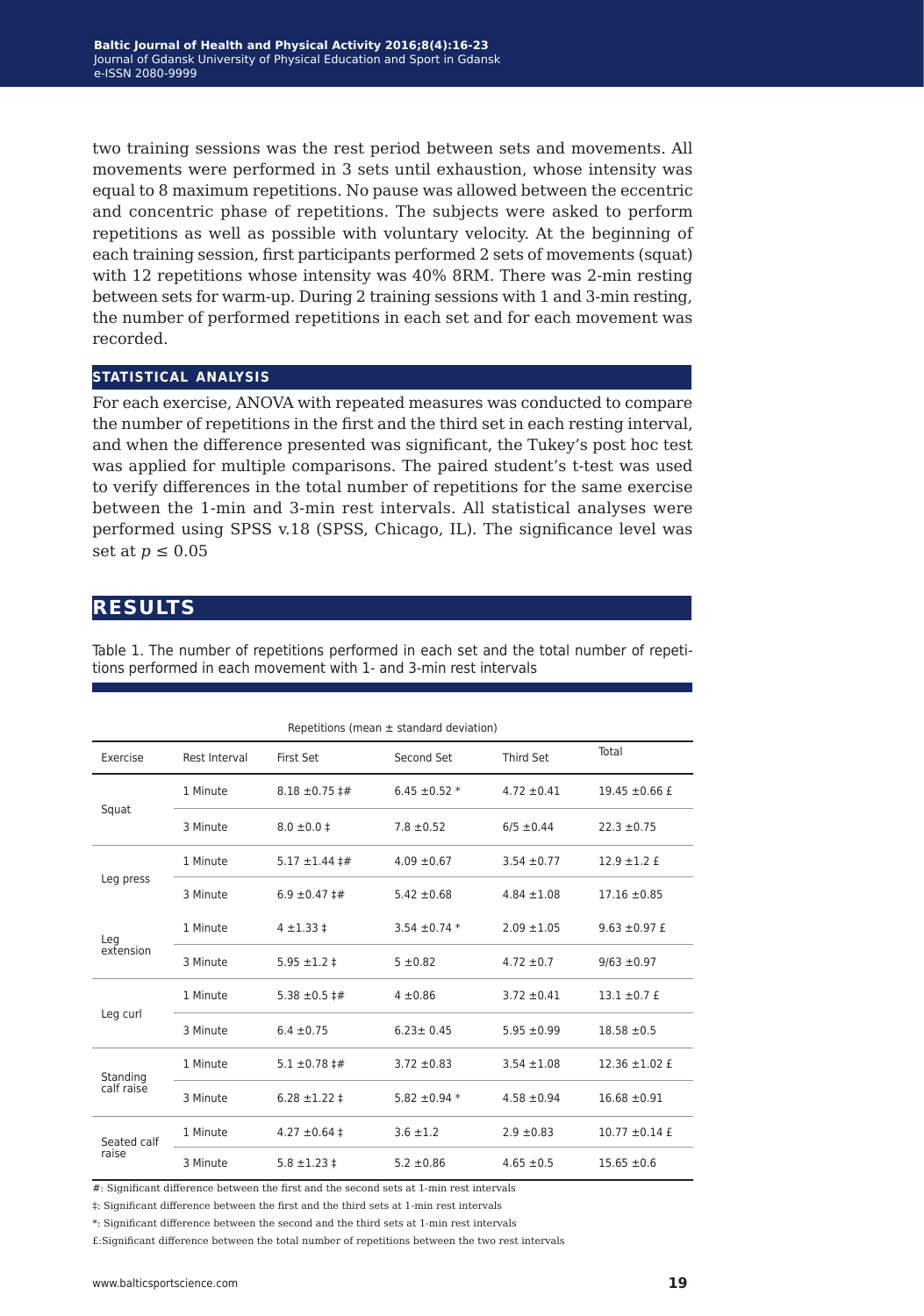The results of this research are presented in Table 1. In this study, it has been identified that the total number of performed repetitions in all movements in 1-min resting interval (Fig. 1) is significantly less than 3-min rest interval ( $p \le$ 0.05). Moreover, the results show that there is a difference between the number of performed repetitions in 3 sets in each of 1- and 3-min rest interval. In case of 1-min rest interval, there is a significant difference between the performed repetitions in the first and the second  $\mapsto$  for squat movement, leg press, leg curl and standing calf raise ( $p \leq 0.05$ ) while, it has been identified that in both resting situations the number of the performed repetitions in the third set was significantly lower than in the first set in all movements, except leg curl, which has no difference in the 3-min rest interval (*p* > 0.05). Moreover, the results indicate a significant decrease in the number of performed repetitions between the second and the third set in the squat movement and leg extension at 1-min rest interval  $(p > 0.05)$ ; while in the case of 3-min rest interval, this reduction is observed only in the standing calf raise movement  $(p > 0.05)$ .



Fig. 1. The number of repetitions performed in each set with 1- and 3-minute rest intervals. S1: the first set; S2: the second set; S3: the third set

## **discussion**

The main finding of this study was that the number of performed repetitions in 1-min rest interval compared to the 3-min rest interval was lower. By comparing these two factors, it is clear that the training volume (the number of repetitions) is decreased in the second and the third set in each of movement. The finding that the rest interval length between sets and movement affects the number of repetitions performed during one training session correlated to previous studies [7, 10, 13, 14, 15, 16, 17, 18, 21, 22, 23] which investigated the effect of rest interval on performed repetitions in one movement (squat or chest press).

Willardson and Burkett [17] investigated the effect of three relaxation intervals (1 minute, 2 minute, 5 minute) on the number of performed repetitions in 4 sets whose intensity was 8RM in two movements (chest press and squat) with 5-min rest time between the two movements. Their results indicated that there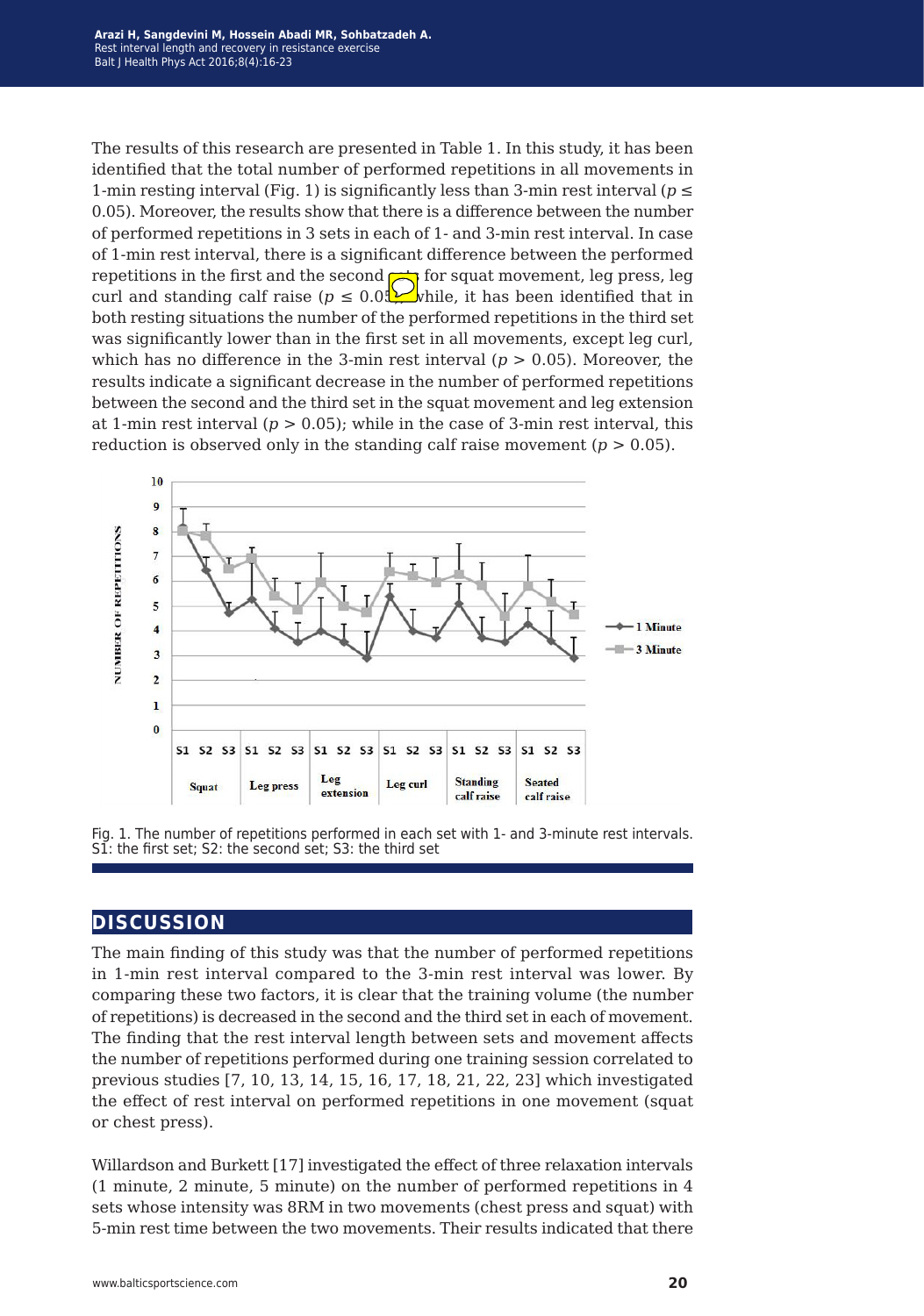was a significant decrease in performed repetitions in the squat movement in the 1 and 2-minute rest interval situation in comparison to the 5-minute rest interval, while no differences were observed between 1 and 2-min rest intervals. Nevertheless, there was a significant difference in the chest press movement in each rest interval.

Also Mirzaei et al. [15] investigated the effect of three various resting intervals on sustainability of the squat movement repetitions in consequent sets with intensity of 60–90% of 1RM. Their results indicated that there was a meaningful difference between the first and the forth set in both of the training intensities. Nevertheless, there was a significant difference in the capability to keep repetitions between rest intervals (90 seconds and 40 seconds) and (150 seconds and 240 seconds). Moreover, significant differences were not observed as regards the sustainability of repetitions between 90-second and 150-second resting intervals. The limitation of that study and similar studies [2, 7, 10, 12, 13, 14, 16, 17, 18] is that they investigate the effects of rest intervals in only one movement.

In this study, the effects of two rest intervals on performed repetitions in a resistance training session composed of the lower part of body movements has been investigated.

The obtained results correlated with research results by Miranda et al. [19], who studied the effects of 1 and 3-min rest intervals on the numbers of performed repetitions during one resistance training session in the upper body. In Miranda's et al. studies, 14 trained males performed five upper part of body movements with 8 RM intensity during two resistance training sessions (1-min rest interval session and 3-min rest interval session). Their results indicated that in all movements the total number of performed repetitions decreased when there was 1-minute resting period between the sets and applied movements. Moreover, in both rest intervals, the number of performed repetitions in the second and the third sets was lower than in the first set. Also, in Miranda's et al. studies, it was observed that in both situations of rest intervals there was a greater decrease in the number of movement repetitions at the end of the training session. The same results have been observed in our study.

It seems that the sequence of movement performance is effective on the number of repetitions. In this regard, Miranda et al. [20], Simão et al. [23], and Richmond and Godard [2] reported that the numbers of repetitions in consequent sets of movement decreased; similarly, the numbers of performed repetitions at the end of a resistance training session decreased. In intense and boring training conditions, many mechanisms interfere. Some key factors in decreasing muscle performance include: gathering H ions (H+), mineral phosphate  $(H_2PO_4)$  and decreasing phosphocreatine (PCr), which confuses the contraction stimulant procedure [24]. In scientific aspects, sufficient rest periods between weight training sets are necessary to compensate disadvantageous effects of fatigue and facilitating muscular recovery. Likewise, it has been proved that intense training simulates muscular peripheral fatigue and this factor decreases skeleton muscle potential to provide active tension [13]. Studies indicated that the ability of neuromuscular actions recovery, the tension of active muscles and metabolism haemostats are related to time [25].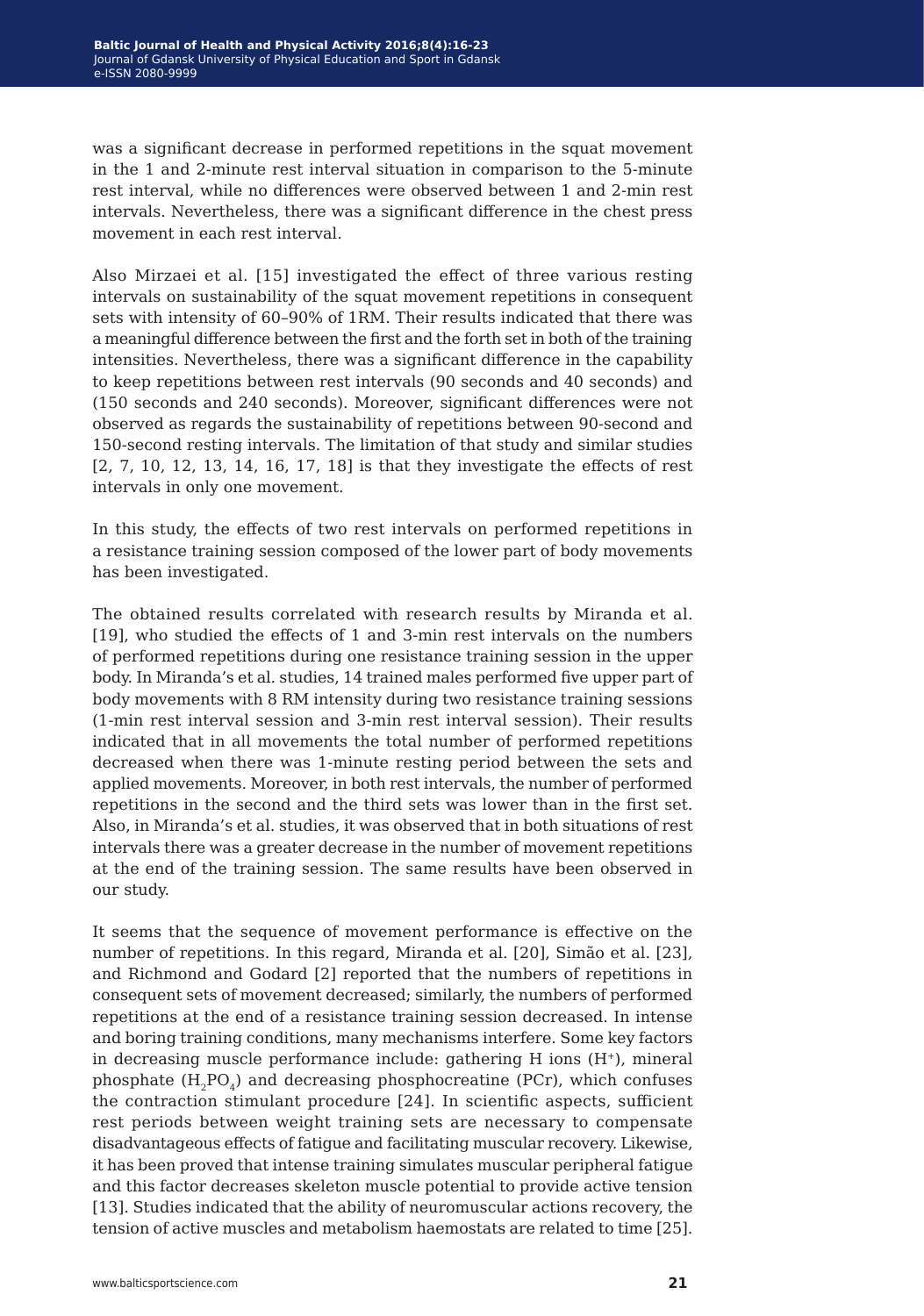In weight training, when the applied load quantity was at a medium level and training continued until fatigue, muscles use anaerobic glycolysis to support energy required for contraction. This causes accumulation of hydrogen ions, decreasing pH and accumulation of lactic acid in these muscle fibres [24].

Increasing hydrogen ions and acidifying environment decrease the calcium level in myofibril, which delays the inductive connection in calcium and troponin adherence. On the other hand, increasing hydrogen ions prevent phosphofructokinase actions (anaerobic glycolysis enzyme) and lead to slow glycolysis pathway route. Also, this factor prevents ATP production to support contraction energy [24] so it decreases performance and the number of performed repetitions in the subsequent set. Therefore, these factors can be another possible reason for performance drop or decrease. The results of the current study showed that longer intervals allow the sustainability of the number of repetitions in sets and subsequent exercises performed in the same training session. Also, the number of repetitions to failure in successive sets decreases regardless of the length of the rest periods between sets and exercise. However, it seems that this reduction is smaller in exercises performed at the beginning vs. at the end of the session, especially when using 3-minute vs. 1-minute rest interval between sets.

## **conclusions**

The results of the present study indicated that excessive fatigue while performing a movement causes a decrease in the number of performed repetitions during next movement sets and also decreases the training volume during the sequence of movements especially in shorter rest intervals. Therefore, it is recommended that sufficient recovery (minimum 3 minutes) between resistance training sets be established to keep the subsequent set at a higher level until one can establish optimal response in relation to increasing muscle strength and mass.

Considering the importance of the effects of rest intervals on the resistance training volume, it is recommended that future researchers investigate the effects of various rest intervals on the training volume during a resistance training session, especially a training session which is composed of a combination of the upper and the lower body exercises.

## **acknowledgements**

The authors wish to thank all participants who took part in the study.

## **references**

- [1] American College of Sports Medicine (ACSM). Progression models in resistance training for healthy adults. Med Sci Sport Exerc. 2002;34:364-380.
- [2] Richmond SR, Godard NP. The effects of varied rest periods between sets to failure using the bench press in recreationally trained men. J Strength Cond Res. 2004;18(4):846-849.
- [3] Sadeghi Brojerdi S, Rahimi R. GH and IGF-1 hormone response to twodifferent resistance training program with same volume and different rest periods between sets. J Olympics. 2009;17(1):57-68.
- [4] Bottaro M, Martins B, Gentil P, Wagner D. Effects of rest duration between sets of resistance training on acute hormonal responses in trained women. J Sci Med Sport. 2009;12:73-78.
- [5] Hill-Haas S, Bishop D, Dawson B, Goodman C, Edge J. Effects of rest interval during high-repetition resistance training on strength, aerobic fitness, and repeated-sprint ability. J Sport Sci. 2007;25:619-628.